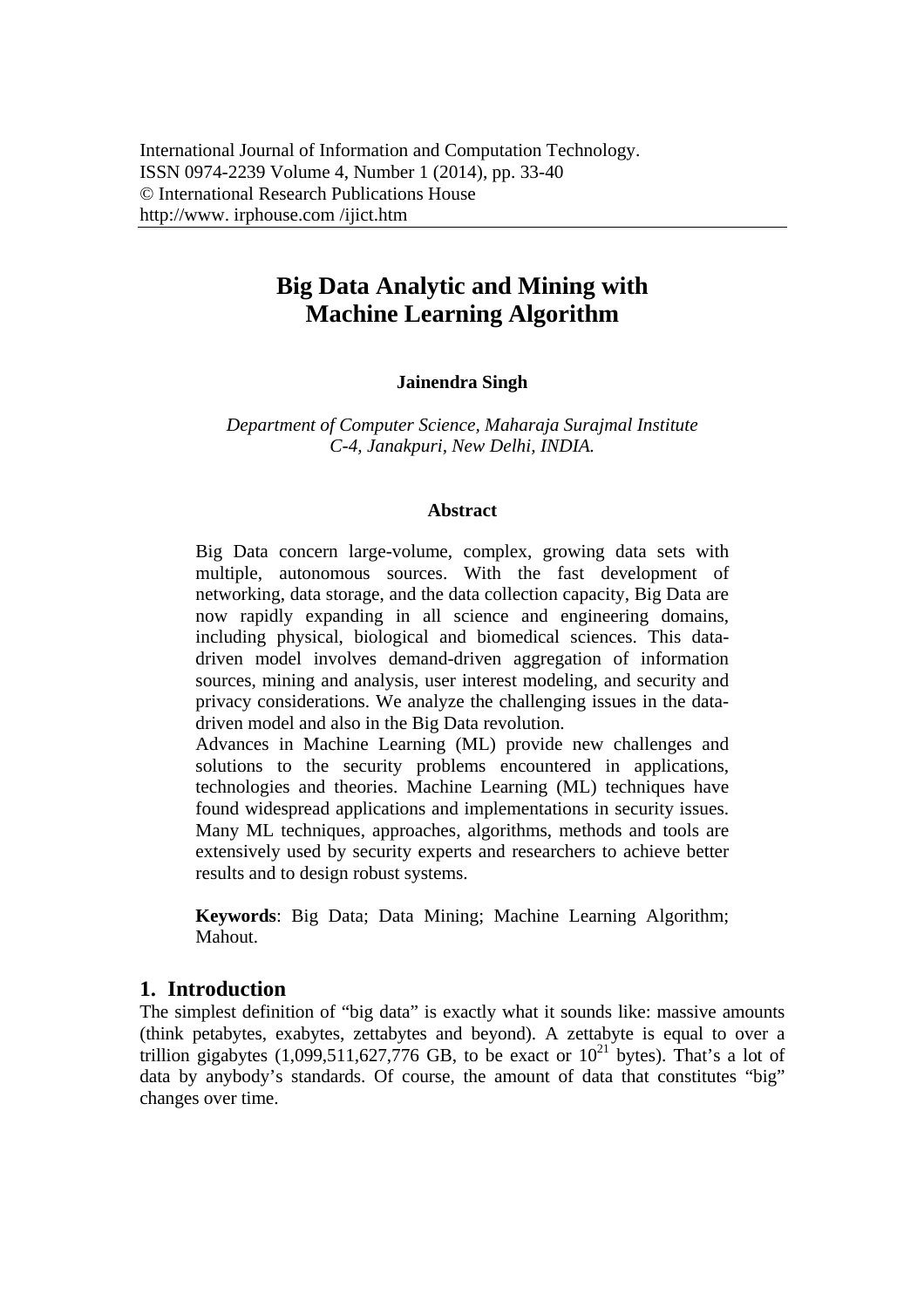Big data typically refers to the following types of data:

- Traditional enterprise data includes customer information from CRM systems, transactional ERP data, web store transactions, and general ledger data.
- Machine-generated /sensor data includes Call Detail Records ("CDR"), weblogs, smart meters, manufacturing sensors, equipment logs (often referred to as digital exhaust), and trading systems data.
- Social data includes customer feedback streams, micro-blogging sites like Twitter, and social media platforms like Facebook.

The McKinsey Global Institute estimates that data volume is growing 40% per year, and will grow 44x between 2009 and 2020. But while it's often the most visible parameter, volume of data is not the only characteristic that matters. In fact, there are four key characteristics that define big data:

- **Volume.** Machine-generated data is produced in much larger quantities than nontraditional data. For instance, a single jet engine can generate 10TB of data in 30 minutes. With more than 25,000 airline flights per day, the daily volume of just this single data source runs into the Petabytes. Smart meters and heavy industrial equipment like oil refineries and drilling rigs generate similar data volumes, compounding the problem.
- **Velocity.** Social media data streams while not as massive as machinegenerated data –produce a large influx of opinions and relationships valuable to customer relationship management. Even at 140 characters per tweet, the high velocity (or frequency) of Twitter data ensures large volumes (over 8 TB per day).
- **Variety.** Traditional data formats tend to be relatively well defined by a data schema and change slowly. In contrast, non-traditional data formats exhibit a dizzying rate of change. As new services are added, new sensors deployed, or new marketing campaigns executed, new data types are needed to capture the resultant information**.**
- **Value.** The economic value of different data varies significantly. Typically there is good information hidden amongst a larger body of non-traditional data; the challenge is identifying what is valuable and then transforming and extracting that data for analysis.

# **2. Analyze Big Data**

Since data is not always moved during the organization phase, the analysis may also be done in a distributed environment, where some data will stay where it was originally stored and be transparently accessed from a data warehouse. The infrastructure required for analyzing big data must be able to support deeper analytics such as statistical analysis and data mining, on a wider variety of data types stored in diverse systems; scale to extreme data volumes; deliver faster response times driven by changes in behavior; and automate decisions based on analytical models. Most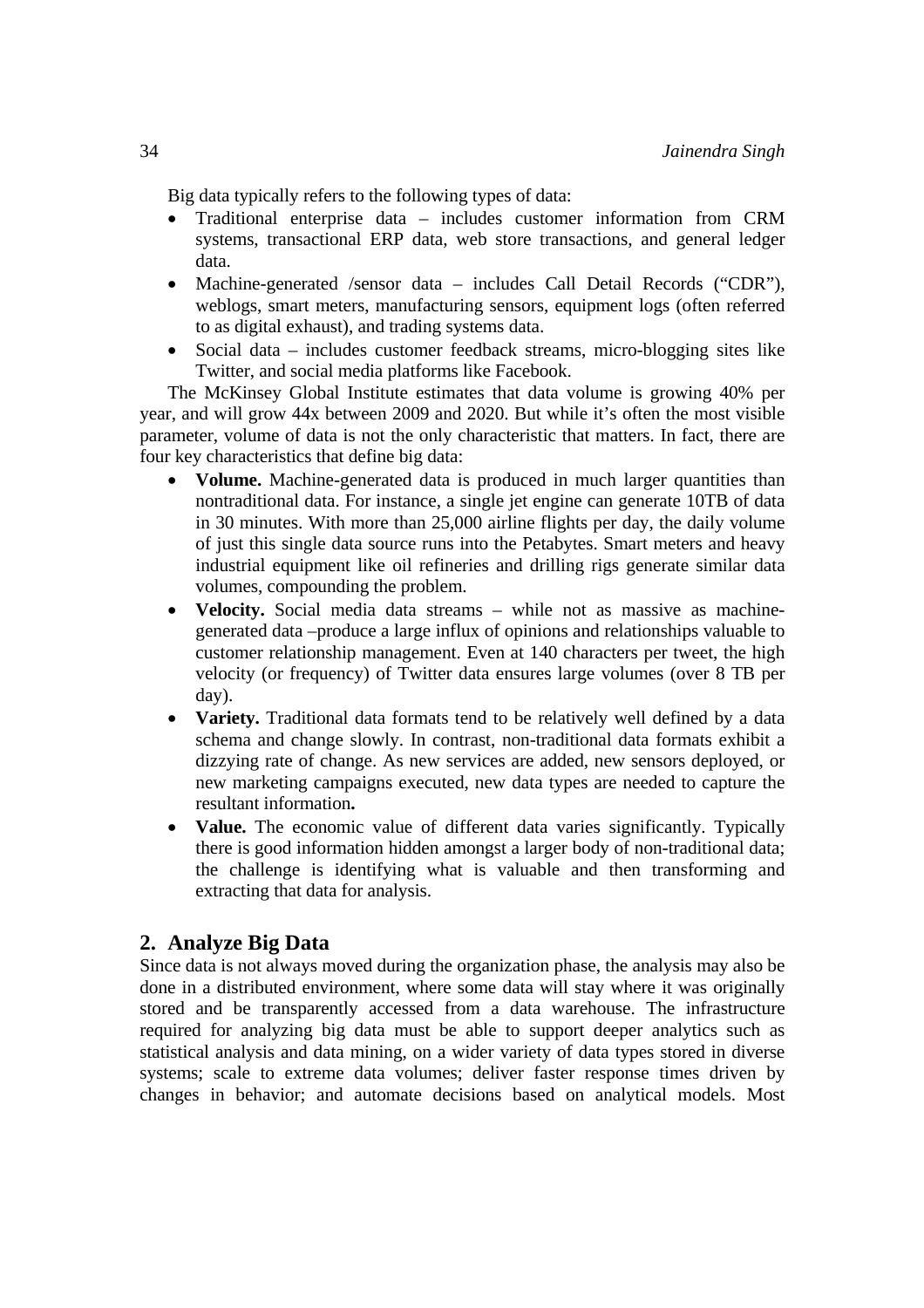importantly, the infrastructure must be able to integrate analysis on the combination of big data and traditional enterprise data. New insight comes not just from analyzing new data, but from analyzing it within the context of the old to provide new perspectives on old problems.

For example, analyzing inventory data from a smart vending machine in combination with the events calendar for the venue in which the vending machine is located, will dictate the optimal product mix and replenishment schedule for the vending machine.

### **3. Big Data Mining**

### **3.1 Local Learning and Model Fusion for Multiple Information Sources**

As Big Data applications are featured with autonomous sources and decentralized controls, aggregating distributed data sources to a centralized site for mining is systematically prohibitive due to the potential transmission cost and privacy concerns. On the other hand, although we can always carry out mining activities at each distributed site, the biased view of the data collected at each site often leads to biased decisions or models.

Under such a circumstance, a Big Data mining system has to enable an information exchange and fusion mechanism to ensure that all distributed sites (or information sources) can work together to achieve a global optimization goal. Model mining and correlations are the key steps to ensure that models or patterns discovered from multiple information sources can be consolidated to meet the global mining objective. More specifically, the global mining can be featured with a two-step (local mining and global correlation) process, at data, model, and at knowledge levels. At the data level, each local site can calculate the data statistics based on the local data sources and exchange the statistics between sites to achieve a global data distribution view. At the model or pattern level, each site can carry out local mining activities, with respect to the localized data, to discover local patterns. By exchanging patterns between multiple sources, new global patterns can be synthesized by aggregating patterns across all sites. At the knowledge level, model correlation analysis investigates the relevance between models generated from different data sources to determine how relevant the data sources are correlated with each other, and how to form accurate decisions based on models built from autonomous sources.

#### **3.2 Mining from Sparse, Uncertain, and Incomplete Data**

Sparse, uncertain, and incomplete data are defining features for Big Data applications. Being sparse, the number of data points is too few for drawing reliable conclusions. This is normally a complication of the data dimensionality issues, where data in a highdimensional space (such as more than 1,000 dimensions) do not show clear trends or distributions. For most machine learning and data mining algorithms, high-dimensional spare data significantly deteriorate the reliability of the models derived from the data. Common approaches are to employ dimension reduction or feature selection to reduce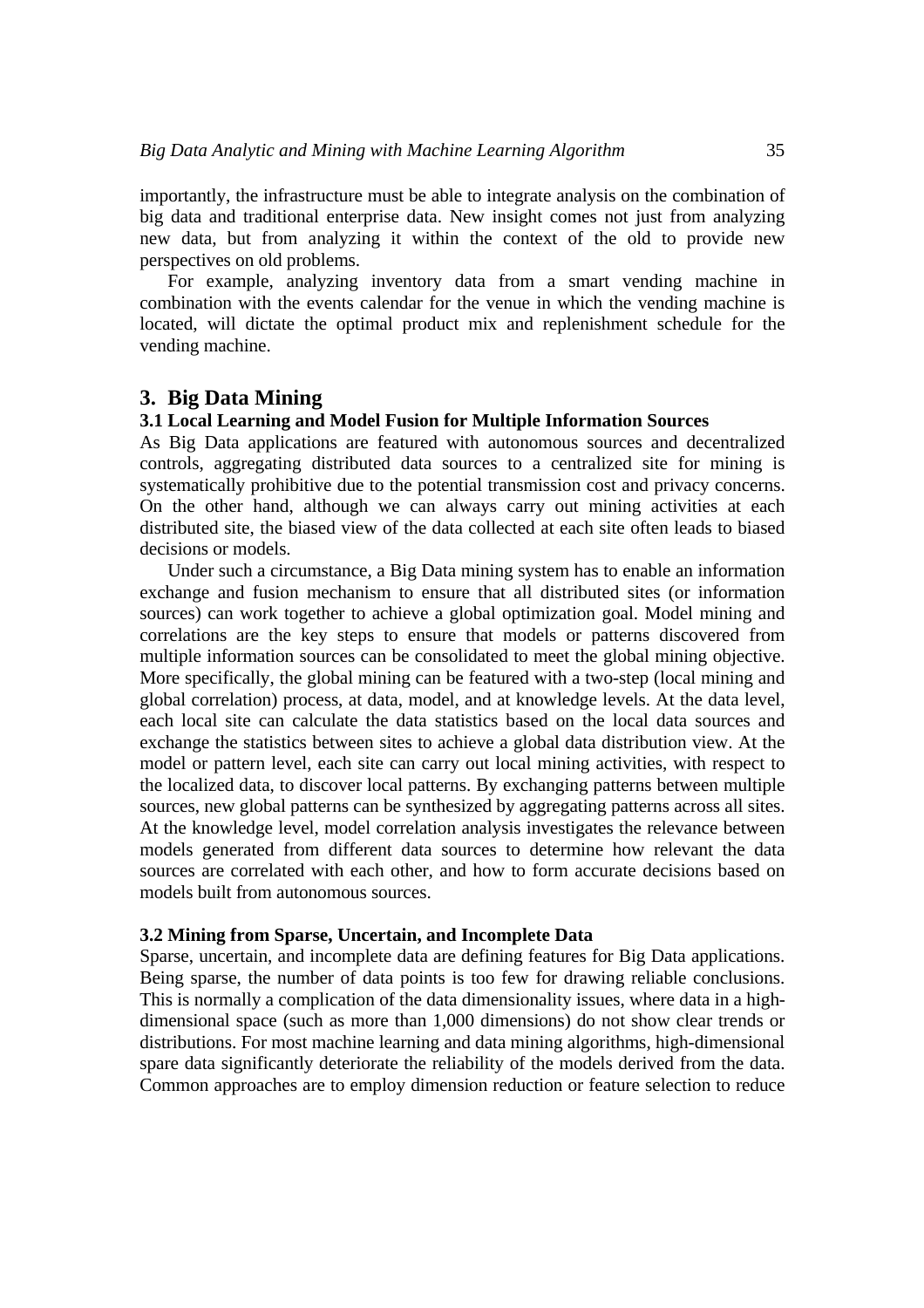the data dimensions or to carefully include additional samples to alleviate the data scarcity, such as generic unsupervised learning methods in data mining.

Uncertain data are a special type of data reality where each data field is no longer deterministic but is subject to some random/error distributions. This is mainly linked to domain specific applications with inaccurate data readings and collections. For example, data produced from GPS equipment are inherently uncertain, mainly because the technology barrier of the device limits the precision of the data to certain levels (such as 1 meter). As a result, each recording location is represented by a mean value plus a variance to indicate expected errors. For data privacy related applications, users may intentionally inject randomness/errors into the data to remain anonymous.

This is similar to the situation that an individual may not feel comfortable to let you know his/her exact income, but will be fine to provide a rough range like [120k, 160k]. For uncertain data, the major challenge is that each data item is represented as sample distributions but not as a single value, so most existing data mining algorithms cannot be directly applied. Common solutions are to take the data distributions into consideration to estimate model parameters. For example, error aware data mining utilizes the mean and the variance values with respect to each single data item to build a Naive Bayes model for classification. Similar approaches have also been applied for decision trees or database queries. Incomplete data refer to the missing of data field values for some samples. The missing values can be caused by different realities, such as the malfunction of a sensor node, or some systematic policies to intentionally skip some values (e.g., dropping some sensor node readings to save power for transmission). While most modern data mining algorithms have in-built solutions to handle missing values (such as ignoring data fields with missing values), data imputation is an established research field that seeks to impute missing values to produce improved models (compared to the ones built from the original data).

#### *3.3.3 Mining Complex and Dynamic Data*

The rise of Big Data is driven by the rapid increasing of complex data and their changes in volumes and in nature. Documents posted on WWW servers, Internet backbones, social networks, communication networks, and transportation networks, and so on are all featured with complex data. While complex dependency structures underneath the data raise the difficulty for our learning systems, they also offer exciting opportunities that simple data representations are incapable of achieving. For example, researchers have successfully used Twitter, a well-known social networking site, to detect events such as earthquakes and major social activities, with nearly realtime speed and very high accuracy. In addition, by summarizing the queries users submitted to the search engines, which are all over the world, it is now possible to build an early warning system for detecting fast spreading flu outbreaks. Making use of complex data is a major challenge for Big Data applications, because any two parties in a complex network are potentially interested to each other with a social connection. Such a connection is quadratic with respect to the number of nodes in the network, so a million node networks may be subject to one trillion connections. For a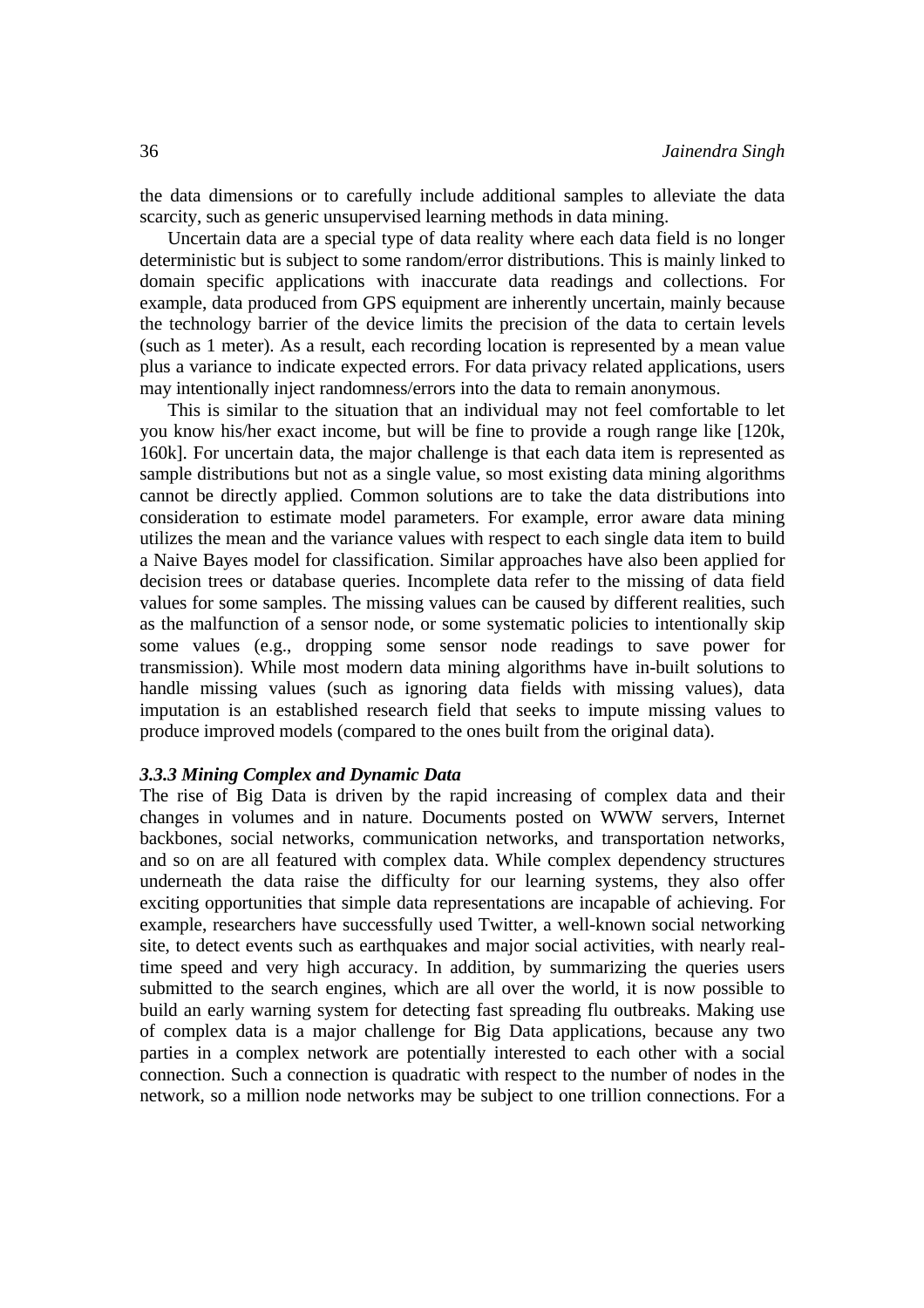large social network site, like Facebook, the number of active users has already reached 1 billion, and analyzing such an enormous network is a big challenge for Big Data mining. If we take daily user actions/interactions into consideration, the scale of difficulty will be even more astonishing.

# **4. Big Data Challenges**

There are many future important challenges in Big Data management and analytics that arise from the nature of data: large, diverse, and evolving. These are some of the challenges that researchers and practitioners will have to deal during the next years:

- Analytics Architecture: It is not clear yet how an optimal architecture of analytics systems should be to deal with historic data and with real-time data at the same time. An interesting proposal is the Lambda architecture of Nathan Marz [4]. The Lambda Architecture solves the problem of computing arbitrary functions on arbitrary data in real-time by decomposing the problem into three layers: the batch layer, the serving layer, and the speed layer. It combines in the same system Hadoop for the batch layer, and Storm for the speed layer. The properties of the system are: robust and fault tolerant, scalable, general, and extensible, allows ad hoc queries, minimal maintenance, and debuggable.
- Statistical Significance: It is important to achieve significant statistical results, and not be fooled by randomness.
- Distributed Mining: Many data mining techniques are not trivial to paralyze. To have distributed versions of some methods, a lot of research is needed with practical and theoretical analysis to provide new methods.
- Time Evolving Data: Data may be evolving over time, so it is important that the Big Data mining techniques should be able to adapt and in some cases to detect change first.
- Compression: Dealing with Big Data, the quantity of space needed to store it is very relevant. There are two main approaches: compression where we don't lose anything or sampling where we choose what is the data that is more representative. Using compression, we may take more time and less space, so we can consider it as a transformation from time to space. Using sampling, we are losing information, but the gains in space may be in orders of magnitude.
- Visualization: A main task of Big Data analysis is how to visualize the results. As the data is so big, it is very difficult to find user-friendly visualizations.
- Hidden Big Data: Large quantities of useful data are getting lost since new data is largely untagged file based and unstructured data. The 2012 IDC study on Big Data [3] explains that in 2012, 23% (643 exabytes) of the digital universe would be useful for Big Data if tagged and analyzed. However, currently only 3% of the potentially useful data is tagged, and even less is analyzed.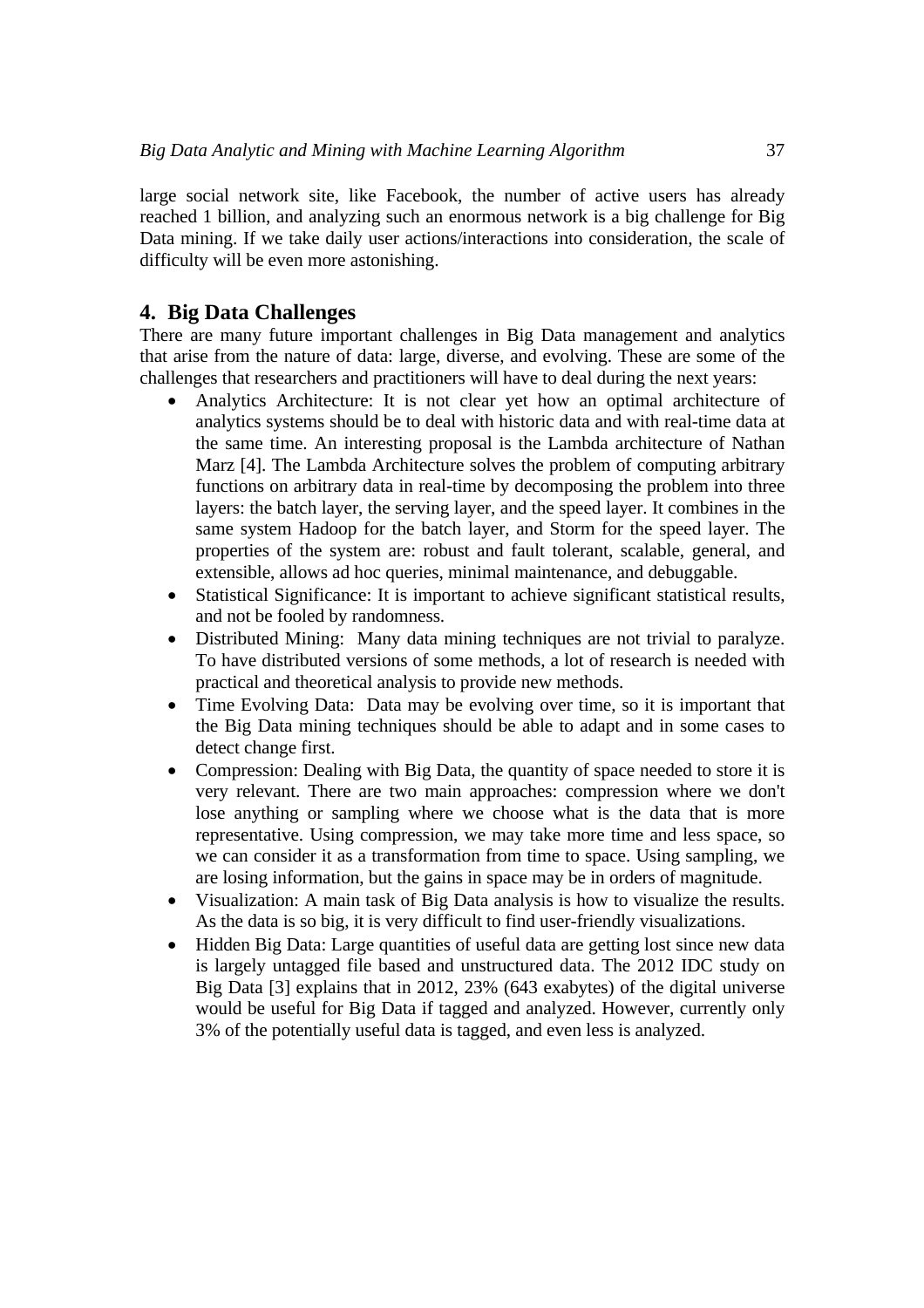## **5. Proposed Research Work**

Unfortunately traditional analytics tools are not well suited to capturing the value hidden in Big Data. The volume of data is too large for comprehensive analysis. The range of potential correlations and relationships between disparate data sources, from back end customer databases through to live web based click streams, are too great for any analyst to test all hypotheses and derive all the value buried in the data.

Machine learning is a rather new domain of IT and advanced mathematics, based on new statistical algorithms that could analyze big volume of diverse data sources (image, sound, video, social network, geo-localization, "traditional" structured database, etc…) in near real time. Computers, using these new types of programs, could learn from data for better future use.

Whether it is health, education, trade or the environment, statistical machine learning allows to analyses and gives insight in different use cases even further. In fact, machine learning algorithms are used in very diverse contexts: to recognize handwritten text, to extract information from images, to build automatic languagetranslation systems, to predict the behavior of customers in an online shop, to find genes that might be related to a particular disease, and so on. Generally speaking, machine learning algorithms can always be used, if we want to extract "patterns" from complex and large volume of data. In health, a lot of data are already stored on patients in various formats and it represents a huge data volume. In medical imaging, machine learning allows to see many things that we cannot see before. For example, coupling visual recognition appliance with these new ways to analyze big data helps doctors to monitor automatically elder people to see if they will fall or not (at home, in hospital, even in street).

Network security is uniquely a Big Data problem. Machines on a network generate tons of data every day—within enterprises, one terabyte of data is easily generated daily. Such a large volume practically prevents commercial security tools from performing long-range analysis, such as base-lining network object behavior over a 30 day period or more for all objects on the network. Large data volume hampers researchers' ability to perform data mining experiments to gain necessary insights.

Several approaches to machine learning are used to solve problems. The main focus will be on the two most commonly used ones —*supervised* and *unsupervised* learning—because they are the main ones supported by Mahout. Supervised learning is tasked with learning a function from labeled training data in order to predict the value of any valid input. Common examples of supervised learning include classifying email messages as spam, labeling Web pages according to their genre, and recognizing handwriting. Many algorithms are used to create supervised learners, the most common being neural networks, Support Vector Machines (SVMs), and Naive Bayes classifiers. Unsupervised learning, as you might guess, is tasked with making sense of data without any examples of what is correct or incorrect. It is most commonly used for clustering similar input into logical groups. It also can be used to reduce the number of dimensions in a data set in order to focus on only the most useful attributes,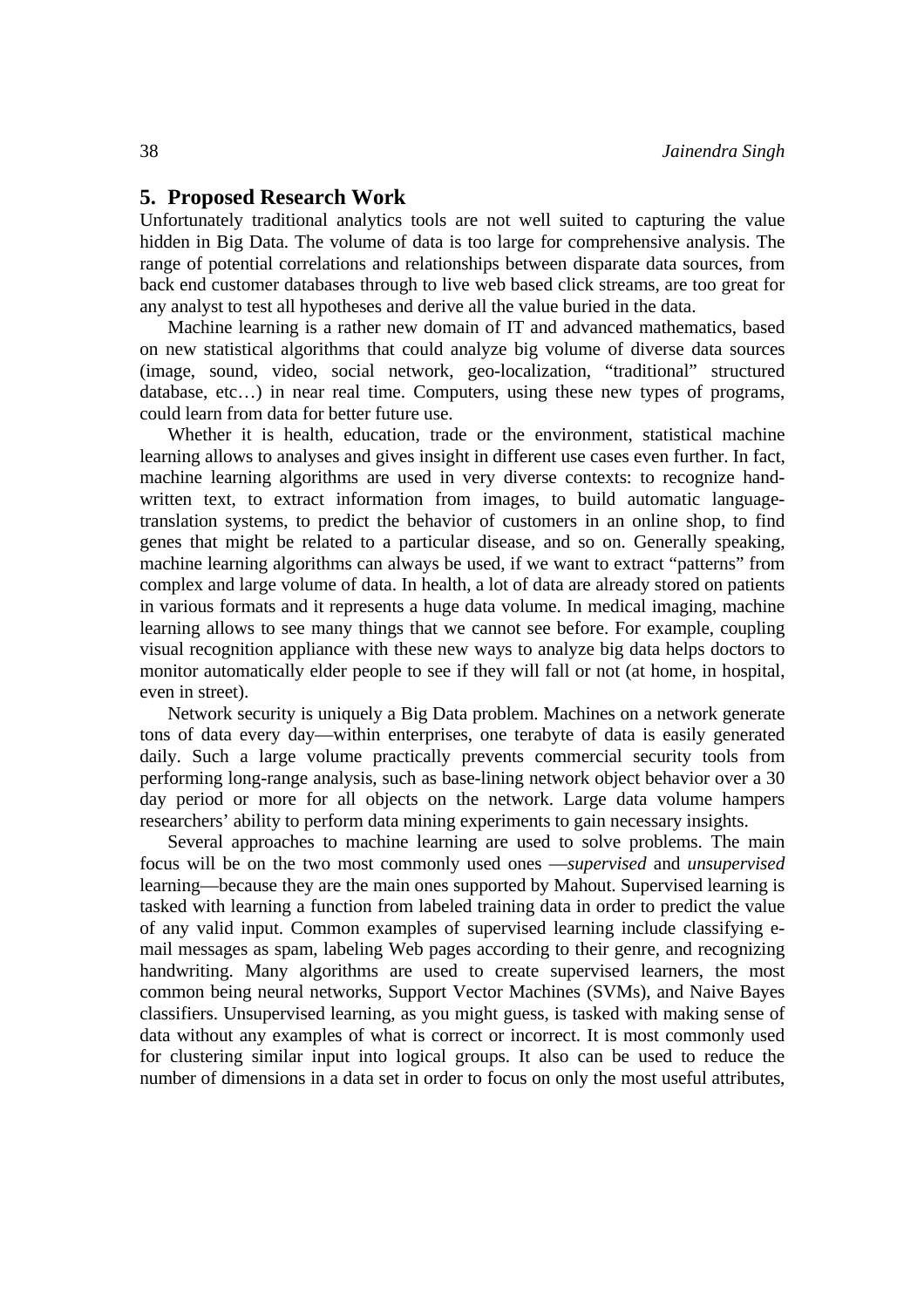or to detect trends. Common approaches to unsupervised learning include k-Means, hierarchical clustering, and self-organizing maps.

Apache Mahout is a new open source project by the Apache Software Foundation (ASF) with the primary goal of creating scalable machine-learning algorithms that are free to use under the Apache license. The project is entering its second year, with one public release under its belt. Mahout contains implementations for clustering, categorization, and evolutionary programming. Furthermore, where prudent, it uses the Apache Hadoop library to enable Mahout to scale effectively in the cloud.

### **6. Conclusion**

While 2012 has been the year of Big Data, 2013-14 is becoming the year of Big Data analytics. Gathering and maintaining large collections of data is one thing, but extracting useful information from these collections is even more challenging. We discussed in this paper some insights about the topic, and what we consider are the main concerns and the main challenges for the future. At the edge of statistics, computer science and emerging applications in industry, this research community focuses on the development of fast and efficient algorithms for real-time processing of data with as a main goal to deliver accurate predictions of various kinds. Machine learning techniques can solve such applications using a set of generic methods that differ from more traditional statistical techniques.

### **References**

- [1] Xindong WU, Gong-Qing WU and Wei Ding, "Data Mining with Big Data," IEEE Transaction on Knowledge and Data Engineering, vol. 26, no. 1, pp. 97- 107, Dec. 2012.
- [2] Wei Fan, Albert Bifet,"Mining Big Data: Current Status and Forecast to Future," SIGKDD Exploration, vol. 14,Issue 2,2013.
- [3] J. Gantz and D. Reinsel. IDC: The Digital Universe in 2020: Big Data, Bigger Digital Shadows, and Biggest Growth in the Far East. Dec. 2012
- [4] N. Marz, J. Warren. Big Data: Principles and best practices of scalable realtime data systems. Manning Publications,2013.
- [5] An Oracle White Paper June 2013
- [6] Defending Networks with Incomplete Information: A Machine Learning Approach, BlackHat Briefings USA 2013
- [7] A Trend Micro White Paper | September 2012
- [8] Large-Scale Adaptive Machine Learning for Security Analytics, Ling Huang, Joint work with ISTC and McAfee Labs ISTC Summer Retreat, 05/31/2013
- [9] http://www.skytree.net/machine-learning
- [10] *hadoop.apache.org/*
- [11] *mahout.apache.org/*
- [12] http://www.ibm.com/developerworks/library/j-mahout/